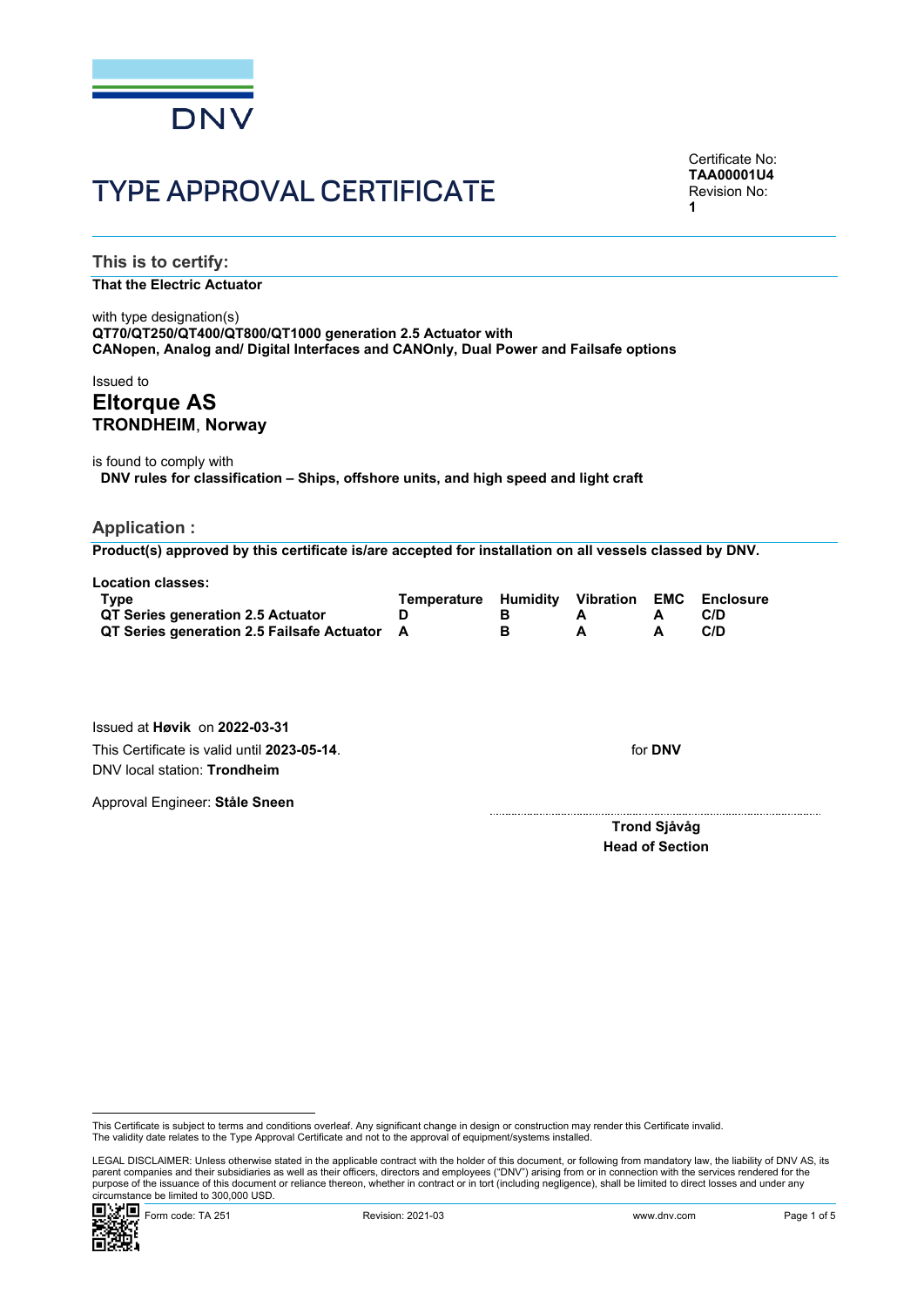

Certificate No: **T**<br>Revision No: **1 Revision No:** 

Job Id: **262.1-027883-3** 

# **Product description**

QT Series generation 2.5:<br>QT70 70 Nm e

- QT70 70 Nm electric quarter-turn actuator as described in table 1
- QT250 250 Nm electric quarter-turn actuator as described in table 2
- QT400 400 Nm electric quarter-turn actuator as described in table 3
- QT800 800 Nm electric quarter-turn actuator as described in table 4
- QT1000 1000 Nm electric quarter-turn actuator as described in table 5

| Table 1: QT70 Article numbers |                              |                                               |
|-------------------------------|------------------------------|-----------------------------------------------|
| Article no.                   | <b>Description</b>           | Input                                         |
| 70.120.5                      | QT70 CANOnly                 |                                               |
| 70.120.5H                     | QT70 CANOnly HMC             |                                               |
| 70.120.5R                     | QT70 Dual CANOnly            |                                               |
| 70.120.5RH                    | QT70 Dual CANOnly HMC        | 110 - 240 V AC/DC, 50 - 60 Hz 0.3 A           |
| 70.120.5A                     | QT70 CAN                     |                                               |
| 70.120.5AH                    | QT70 CAN HMC                 |                                               |
| 70.120.5B                     | QT70 FS                      |                                               |
| 70.120.5BH                    | QT70 FS HMC                  |                                               |
| 70.120.5D                     | QT70 CAN DP                  |                                               |
| 70.120.5DH                    | QT70 CAN DP HMC              | 24 V DC / 110 - 240 V AC/DC, 50 - 60 Hz 0.3 A |
| 70.120.5BR                    | QT70 Dual CAN FS             |                                               |
| 70.120.5BRH                   | QT70 Dual CAN FS HMC         | 110 - 240 V AC/DC, 50 - 60 Hz 0.3 A           |
| 70.120.5DR                    | QT70 Dual CAN DP             |                                               |
| 70.120.5DRH                   | QT70 Dual CAN DP HMC         | 24 V DC / 110 - 240 V AC/DC, 50 - 60 Hz 0.3 A |
| 70.120.5AR                    | QT70 Dual CAN                |                                               |
| 70.120.5ARH                   | QT70 Dual CAN HMC            |                                               |
| 70.150.5                      | QT70 Analog/Digital/CAN      | 110 - 240 V AC/DC, 50 - 60 Hz 0.3 A           |
| 70.150.5R                     | QT70 Analog/Digital/Dual CAN |                                               |

#### Table 2: QT250 Article numbers

| Table 2: QTZ50 Article numbers |                               |                                               |  |
|--------------------------------|-------------------------------|-----------------------------------------------|--|
| Article no.                    | <b>Description</b>            | Input                                         |  |
| 250.120.5                      | QT250 CANOnly                 |                                               |  |
| 250.120.5H                     | QT250 CANOnly HMC             |                                               |  |
| 250.120.5R                     | QT250 Dual CANOnly            |                                               |  |
| 250.120.5RH                    | QT250 Dual CANOnly HMC        |                                               |  |
| 250.120.5A                     | QT250 CAN                     | 110 - 240 V AC/DC, 50 - 60 Hz 0.3 A           |  |
| 250.120.5AH                    | QT250 CAN HMC                 |                                               |  |
| 250.120.5B                     | QT250 FS                      |                                               |  |
| 250.120.5BH                    | QT250 FS HMC                  |                                               |  |
| 250.120.5D                     | QT250 CAN DP                  | 24 V DC / 110 - 240 V AC/DC, 50 - 60 Hz 0.3 A |  |
| 250.120.5DH                    | QT250 CAN DP HMC              |                                               |  |
| 250.120.5BR                    | QT250 Dual CAN FS             |                                               |  |
| 250.120.5B3*                   | QT250 Dual CAN FS             |                                               |  |
| 250.120.5BRH                   | QT250 Dual CAN FS HMC         | 110 - 240 V AC/DC, 50 - 60 Hz 0.3 A           |  |
| 250.120.5B3H*                  | QT250 Dual CAN FS HMC         |                                               |  |
| 250.120.5DR                    | QT250 Dual CAN DP             | 24 V DC / 110 - 240 V AC/DC, 50 - 60 Hz 0.3 A |  |
| 250.120.5DRH                   | QT250 Dual CAN DP HMC         |                                               |  |
| 250.120.5AR                    | QT250 Dual CAN                |                                               |  |
| 250.120.5R1*                   | QT250 Dual CAN                |                                               |  |
| 250.120.5ARH                   | QT250 Dual CAN HMC            |                                               |  |
| 250.120.5R1H*                  | QT250 Dual CAN HMC            | 110 - 240 V AC/DC, 50 - 60 Hz 0.3 A           |  |
| 250.150.5                      | QT250 Analog/Digital/CAN      |                                               |  |
| 250.150.5R                     | QT250 Analog/Digital/Dual CAN |                                               |  |
| 250.150.5A*                    | QT250 Digital/Analog Actuator |                                               |  |

## Table 3: QT400 Article numbers

| Article no. | <b>Description</b>     | Input                               |
|-------------|------------------------|-------------------------------------|
| 400.120.5   | QT400 CANOnly          |                                     |
| 400.120.5H  | QT400 CANOnly HMC      |                                     |
| 400.120.5R  | QT400 Dual CANOnly     | 110 - 240 V AC/DC, 50 - 60 Hz 0.3 A |
| 400.120.5RH | QT400 Dual CANOnly HMC |                                     |
| 400.120.5A  | QT400 CAN              |                                     |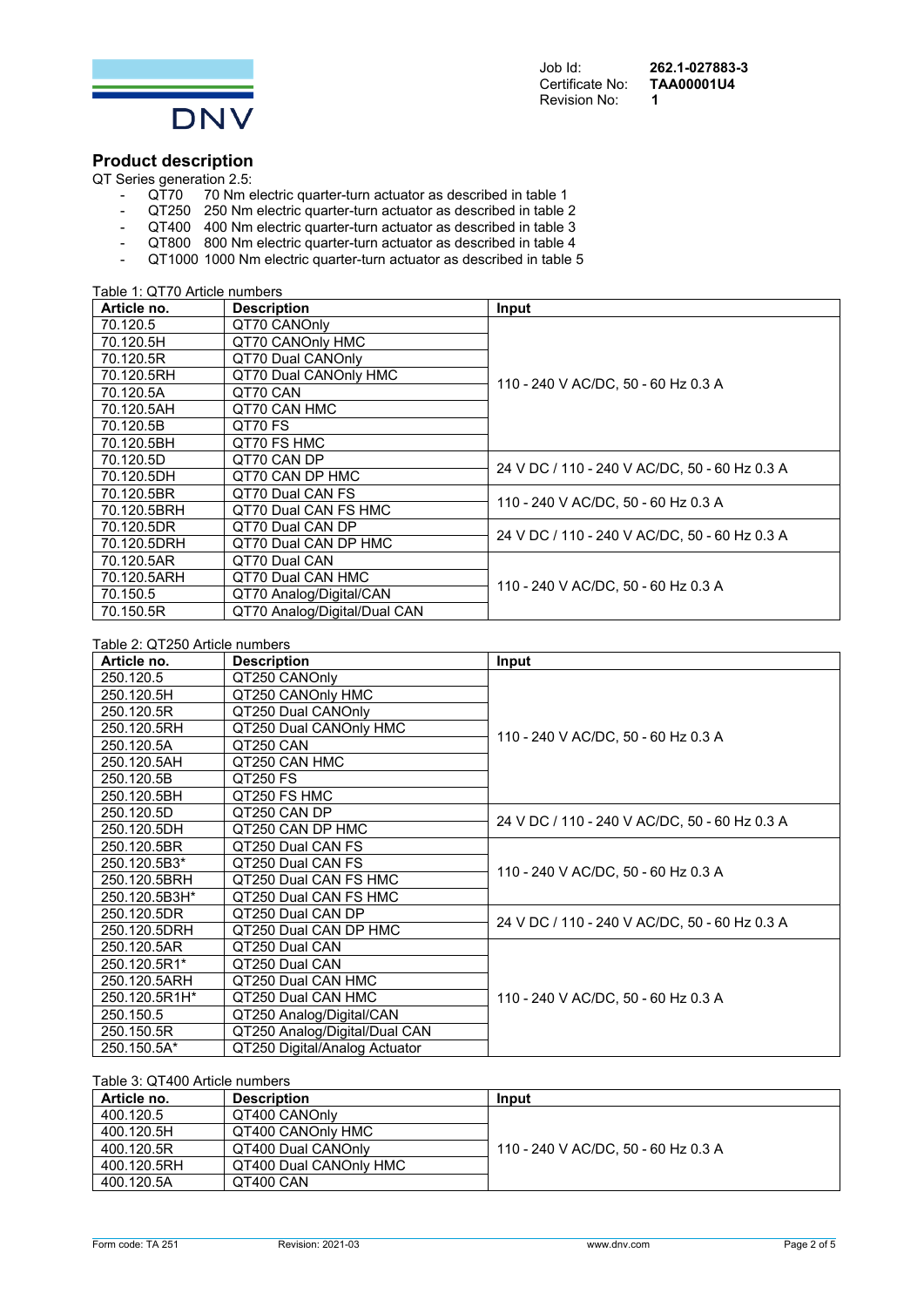

Certificate No: **TAA00001U4** Revision No: **1** 

Job Id: **262.1-027883-3** 

| Article no.  | <b>Description</b>            | Input                                         |
|--------------|-------------------------------|-----------------------------------------------|
| 400.120.5AH  | QT400 CAN HMC                 |                                               |
| 400.120.5B   | <b>QT400 FS</b>               |                                               |
| 400.120.5BH  | QT400 FS HMC                  |                                               |
| 400.120.5D   | OT400 CAN DP                  | 24 V DC / 110 - 240 V AC/DC, 50 - 60 Hz 0.3 A |
| 400.120.5DH  | QT400 CAN DP HMC              |                                               |
| 400.120.5BR  | QT400 Dual CAN FS             | 110 - 240 V AC/DC, 50 - 60 Hz 0.3 A           |
| 400.120.5BRH | QT400 Dual CAN FS HMC         |                                               |
| 400.120.5DR  | QT400 Dual CAN DP             | 24 V DC / 110 - 240 V AC/DC, 50 - 60 Hz 0.3 A |
| 400.120.5DRH | QT400 Dual CAN DP HMC         |                                               |
| 400.120.5AR  | QT400 Dual CAN                |                                               |
| 400.120.5ARH | QT400 Dual CAN HMC            | 110 - 240 V AC/DC, 50 - 60 Hz 0.3 A           |
| 400.150.5    | QT400 Analog/Digital/CAN      |                                               |
| 400.150.5R   | QT400 Analog/Digital/Dual CAN |                                               |

Table 4: QT800 Article numbers

| Article no.   | <b>Description</b>            | Input                                         |
|---------------|-------------------------------|-----------------------------------------------|
| 800.120.5     | QT800 CANOnly                 |                                               |
| 800.120.5H    | QT800 CANOnly HMC             |                                               |
| 800.120.5R    | QT800 Dual CANOnly            |                                               |
| 800.120.5RH   | QT800 Dual CANOnly HMC        |                                               |
| 800.120.5A    | QT800 CAN                     | 110 - 240 V AC/DC, 50 - 60 Hz 0.3 A           |
| 800.120.5AH   | QT800 CAN HMC                 |                                               |
| 800.120.5B    | QT800 FS                      |                                               |
| 800.120.5BH   | QT800 FS HMC                  |                                               |
| 800.120.5D    | QT800 CAN DP                  |                                               |
| 800.120.5DH   | QT800 CAN DP HMC              | 24 V DC / 110 - 240 V AC/DC, 50 - 60 Hz 0.3 A |
| 800.120.5BR   | QT800 Dual CAN FS             |                                               |
| 800.120.5B3*  | QT800 Dual CAN FS             |                                               |
| 800.120.5BRH  | QT800 Dual CAN FS HMC         | 110 - 240 V AC/DC, 50 - 60 Hz 0.3 A           |
| 800.120.5B3H* | QT800 Dual CAN FS HMC         |                                               |
| 800.120.5DR   | QT800 Dual CAN DP             |                                               |
| 800.120.5DRH  | QT800 Dual CAN DP HMC         | 24 V DC / 110 - 240 V AC/DC, 50 - 60 Hz 0.3 A |
| 800.120.5ARH  | QT800 Dual CAN                |                                               |
| 800.120.5R1*  | QT800 Dual CAN                |                                               |
| 800.120.5ARH  | QT800 Dual CAN HMC            |                                               |
| 800.120.5R1H* | QT800 Dual CAN HMC            | 110 - 240 V AC/DC, 50 - 60 Hz 0.3 A           |
| 800.150.5     | QT800 Analog/Digital/CAN      |                                               |
| 800.150.5R    | QT800 Analog/Digital/Dual CAN |                                               |
| 800.150.5A*   | QT800 Digital/Analog Actuator |                                               |

| Article no.   | <b>Description</b>             | Input                                         |
|---------------|--------------------------------|-----------------------------------------------|
| 1000.120.5    | QT1000 CANOnly                 |                                               |
| 1000.120.5H   | QT1000 CANOnly HMC             |                                               |
| 1000.120.5R   | QT1000 Dual CANOnly            |                                               |
| 1000.120.5RH  | QT1000 Dual CANOnly HMC        | 110 - 240 V AC/DC, 50 - 60 Hz 0.3 A           |
| 1000.120.5A   | QT1000 CAN                     |                                               |
| 1000.120.5AH  | QT1000 CAN HMC                 |                                               |
| 1000.120.5B   | QT1000 FS                      |                                               |
| 1000.120.5BH  | QT1000 FS HMC                  |                                               |
| 1000.120.5D   | QT1000 CAN DP                  | 24 V DC / 110 - 240 V AC/DC, 50 - 60 Hz 0.3 A |
| 1000.120.5DH  | QT1000 CAN DP HMC              |                                               |
| 1000.120.5BR  | QT1000 Dual CAN FS             | 110 - 240 V AC/DC, 50 - 60 Hz 0.3 A           |
| 1000.120.5BRH | QT1000 Dual CAN FS HMC         |                                               |
| 1000.120.5DR  | QT1000 Dual CAN DP             | 24 V DC / 110 - 240 V AC/DC, 50 - 60 Hz 0.3 A |
| 1000.120.5DRH | QT1000 Dual CAN DP HMC         |                                               |
| 1000.120.5AR  | QT1000 Dual CAN                |                                               |
| 1000.120.5ARH | QT1000 Dual CAN HMC            |                                               |
| 1000.150.5    | QT1000 Analog/Digital/CAN      | 110 - 240 V AC/DC, 50 - 60 Hz 0.3 A           |
| 1000.150.5R   | QT1000 Analog/Digital/Dual CAN |                                               |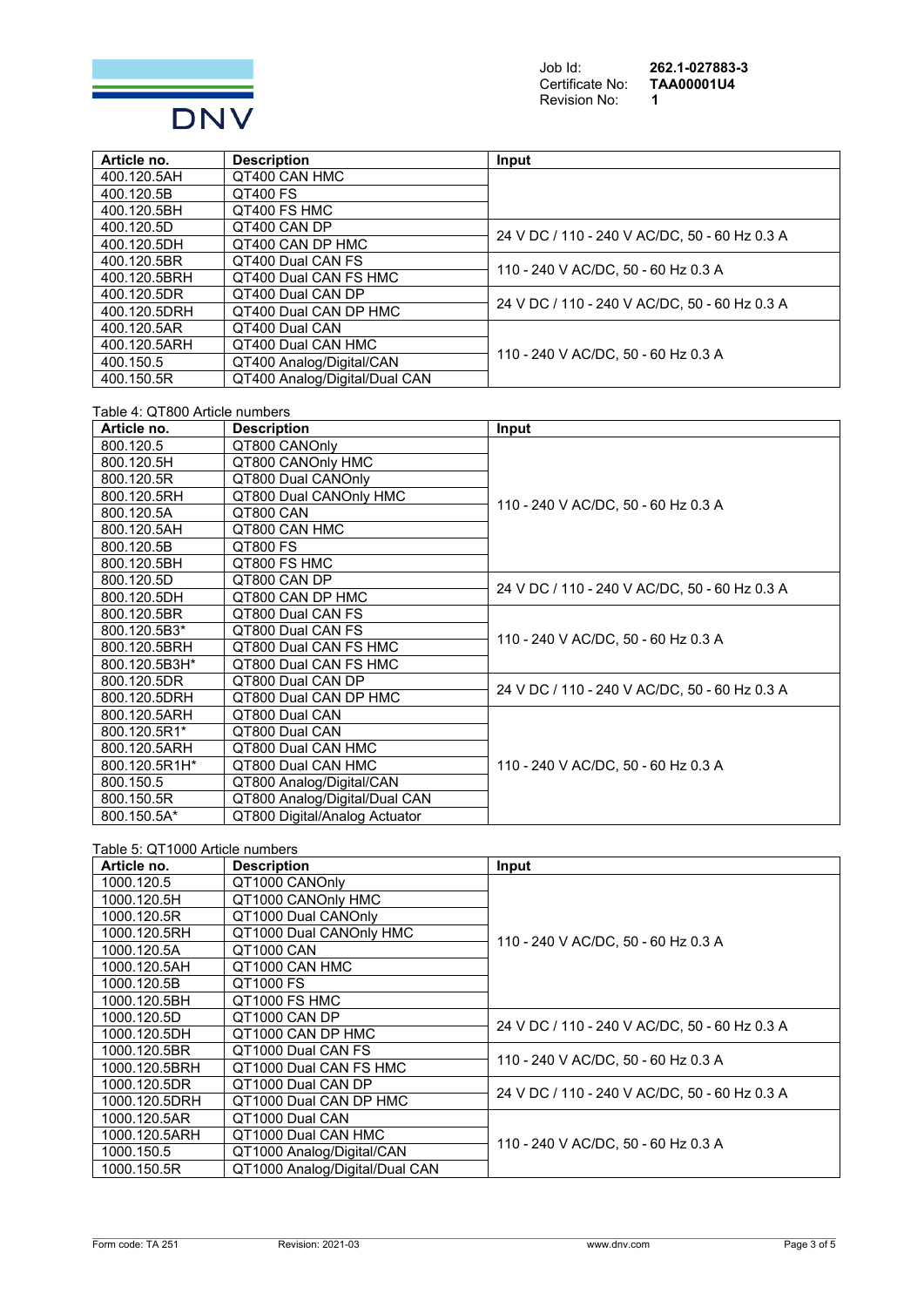

Job Id: **262.1-027883-3**  Certificate No: **TAA00001U4**

Note to all tables:

\* - obsolete article numbers, included for historical purposes

Article number keying:

XXX. XXX. 5. X X X X .XX Description Customer Specific "" – Standard Eltorque (no mark) (03 – White-colored coating) Hybrid Cable Option "" – Standard cable (no mark) H – Hybrid cable Self-lock option <sup>""</sup> – Self-lock (no mark) C – No Self-lock CAN Option "" – Single CAN (no mark) R – Dual CAN (Redundance) Functional option (for CAN interface only) "" – CANOnly (no mark) (A – Legacy CAN product, not in use) B – Failsafe (battery) D – Dual Power (24V) Generation  $5 -$  Gen 2.5 Communication Interface  $120 - CAN$ 150 – Analog/Digital/CAN Product Family 70 – QT70 250 – QT250 400 – QT400 800 – QT800 1000 – QT1000

An example of an article number:

250.120.5 – an QT250 in Single CAN interface and self-lock configuration.

#### **Place of manufacture**

Eltorque AS Verkstedveien 4, 7125 Vanvikan, Norway

Eltorque Automation Xiamen Ltd. 2/F, 1# building, No.168 Huizuo Rd, XinYang Industrial Area, Xiamen City, Fujian Province, China